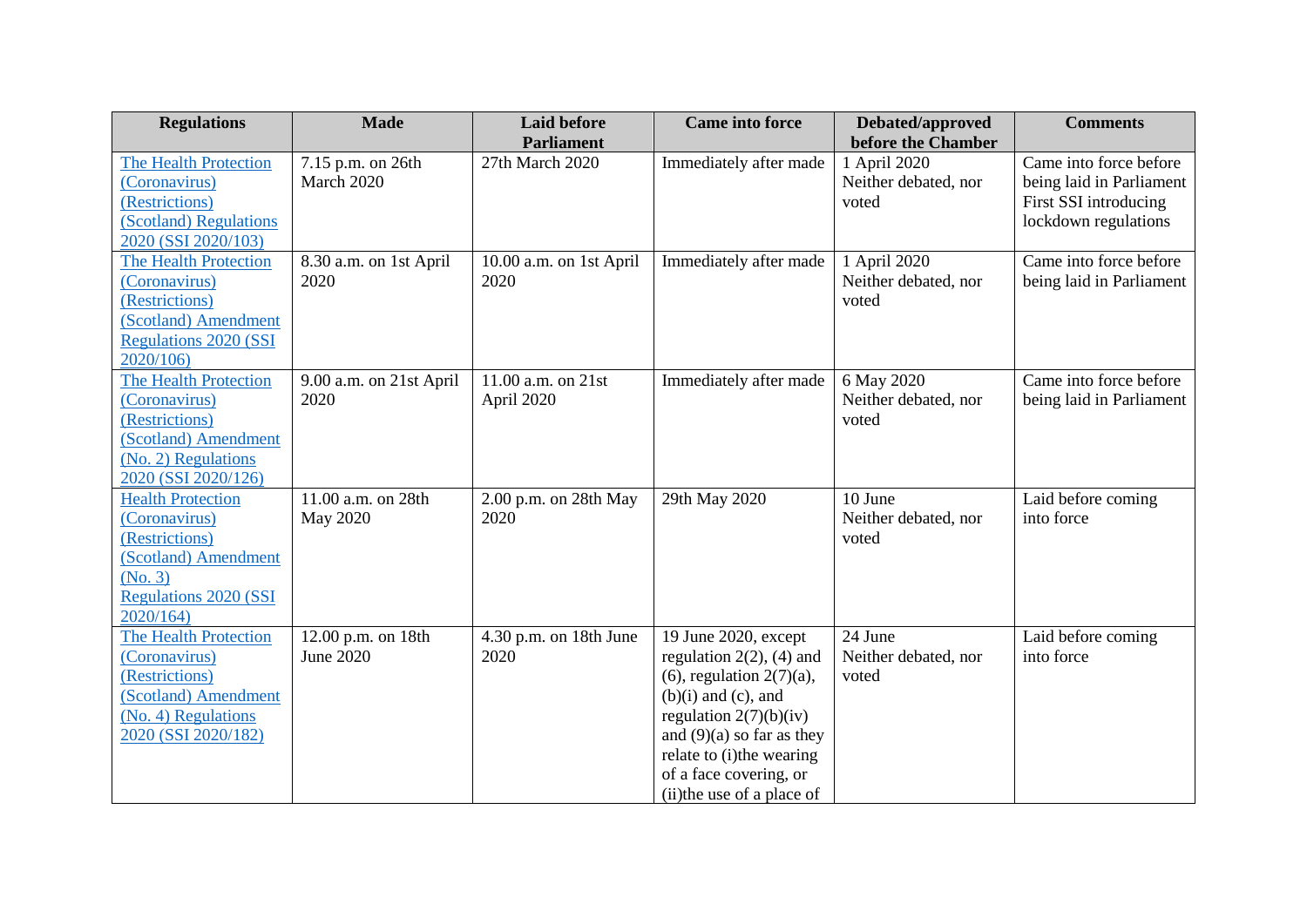|                                                                                                                                       |                                        |                                  | worship for prayer or<br>contemplation. (22<br>June 2020)                                                                                                                                                            |                                            |                                                                              |
|---------------------------------------------------------------------------------------------------------------------------------------|----------------------------------------|----------------------------------|----------------------------------------------------------------------------------------------------------------------------------------------------------------------------------------------------------------------|--------------------------------------------|------------------------------------------------------------------------------|
| <b>The Health Protection</b><br>(Coronavirus)<br>(Restrictions)<br>(Scotland) Amendment<br>(No. 5) Regulations<br>2020 (SSI 2020/190) | 11.45 a.m. on 26th<br><b>June 2020</b> | 3.00 p.m. on 26th June<br>2020   | 29th June 2020                                                                                                                                                                                                       | 26 August<br>Neither debated, nor<br>voted | Laid before coming<br>into force<br>Approved by the<br>Chamber after 28 days |
| <b>The Health Protection</b><br>(Coronavirus)<br>(Restrictions)<br>(Scotland) Amendment<br>(No. 6) Regulations<br>2020 (SSI 2020/199) | 12.36 p.m. on 2nd July<br>2020         | 4.00 p.m. on 2nd July<br>2020    | 3 July 2020, except<br>regulation $2(2)$ (6 July<br>2020)                                                                                                                                                            | 26 August<br>Neither debated, nor<br>voted | Laid before coming<br>into force<br>Approved by the<br>Chamber after 28 days |
| <b>The Health Protection</b><br>(Coronavirus)<br>(Restrictions)<br>(Scotland) Amendment<br>(No. 7) Regulations<br>2020 (SSI 2020/210) | 1.50 p.m. on 9th July<br>2020          | 3.30 p.m. on 9th July<br>2020    | 10 July 2020, except<br>regulation $2(6)$ , so far<br>as it relates to<br>gatherings for the<br>purpose of supervised<br>outdoor recreation for<br>people who are under<br>18 years of age. (13<br><b>July 2020)</b> | 26 August<br>Neither debated, nor<br>voted | Laid before coming<br>into force<br>Approved by the<br>Chamber after 28 days |
| <b>The Health Protection</b><br>(Coronavirus)<br>(Restrictions)<br>(Scotland) Amendment<br>(No. 8) Regulations<br>2020 (SSI 2020/211) | 11.08 a.m. on 14th July<br>2020        | $1.30$ p.m. on 14th July<br>2020 | 15 July 2020, except<br>regulation $2(5)(d)$ and<br>(f) to (h) $(22 \text{ July } 2020)$                                                                                                                             | 26 August<br>Neither debated, nor<br>voted | Laid before coming<br>into force<br>Approved by the<br>Chamber after 28 days |
| <b>The Health Protection</b><br>(Coronavirus)<br>(Restrictions)<br>(Scotland)                                                         | 30th July 2020                         | 31st July 2020                   | 31 July 2020, except<br>regulation $2(2)(b)(i)$<br>and (d) (3 August<br>2020)                                                                                                                                        | 26 August<br>Neither debated, nor<br>voted | Laid on the same day<br>the SSI came into force                              |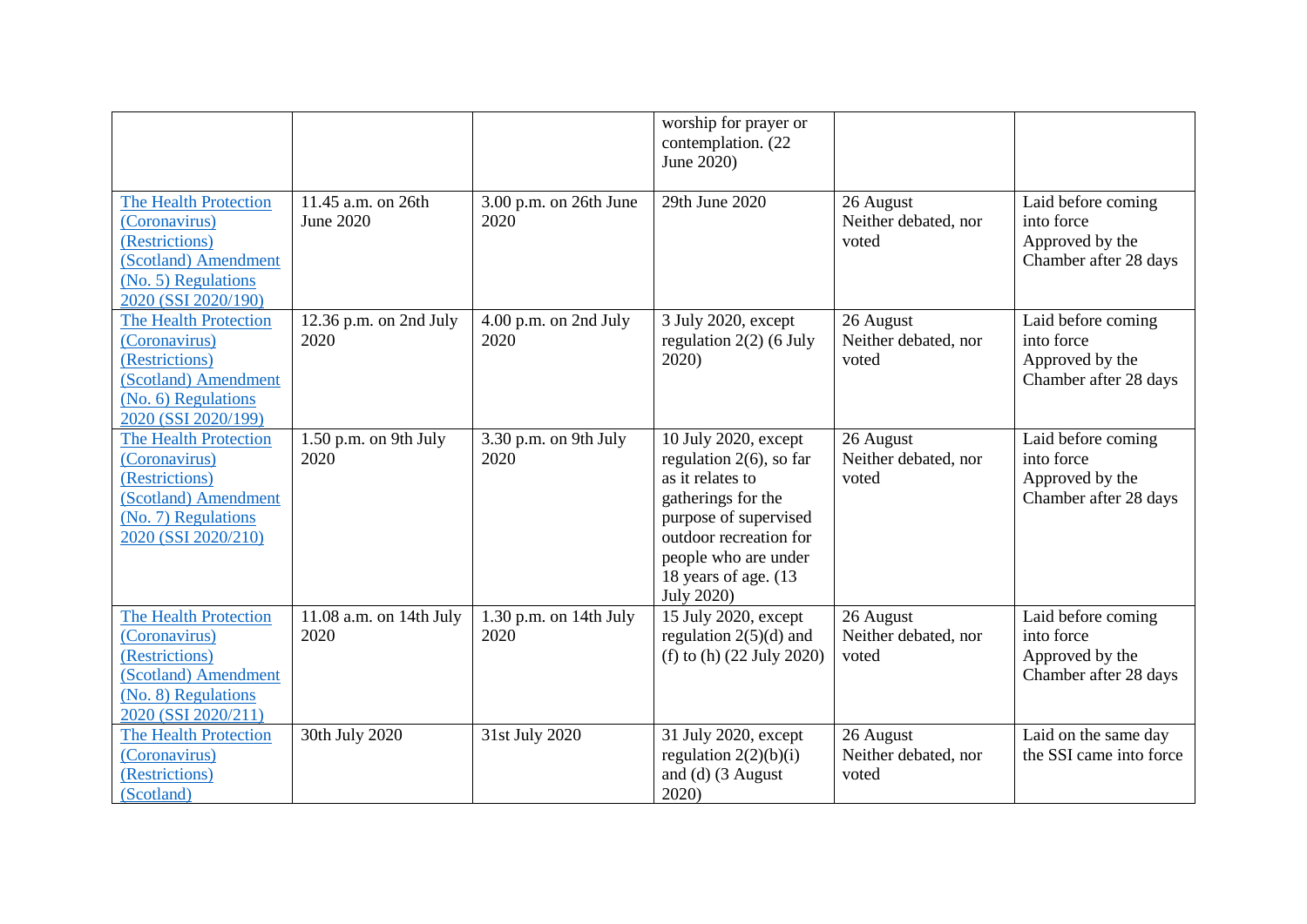| Amendments (No.9)<br><b>Regulations 2020 (SSI</b><br>2020/232)                                                                                   |                                       |                                  |                                                                                   |                                                                                                                                                                                                                                   |                                                                      |
|--------------------------------------------------------------------------------------------------------------------------------------------------|---------------------------------------|----------------------------------|-----------------------------------------------------------------------------------|-----------------------------------------------------------------------------------------------------------------------------------------------------------------------------------------------------------------------------------|----------------------------------------------------------------------|
| <b>The Health Protection</b><br>(Coronavirus)<br>(Restrictions)<br>(Scotland)<br>Amendments (No.10)<br><b>Regulations 2020 (SSI</b><br>2020/236) | 11.05 a.m. on 7th<br>August 2020      | 3.00 p.m. on 7th<br>August 2020  | 8th August 2020                                                                   | 26 August<br>Neither debated, nor<br>voted                                                                                                                                                                                        | Laid before coming<br>into force                                     |
| <b>The Health Protection</b><br>(Coronavirus)<br>(Restrictions)<br>(Scotland)<br>Amendments (No.11)<br><b>Regulations 2020 (SSI</b><br>2020/241) | 2.40 p.m. on 13th<br>August 2020      | 4.30 p.m. on 13th<br>August 2020 | 14th August 2020                                                                  | 9 September 2020<br>Neither debated, nor<br>voted                                                                                                                                                                                 | Laid before coming<br>into force                                     |
| <b>The Health Protection</b><br>(Coronavirus)<br>(Restrictions)<br>(Scotland)<br>Amendments (No.12)<br><b>Regulations 2020 (SSI</b><br>2020/251) | $1.00$ p.m. on $21$ st<br>August 2020 | 3.00 p.m. on 21st<br>August 2020 | 24th August 2020                                                                  | 9 September 2020<br>Neither debated, nor<br>voted                                                                                                                                                                                 | Laid before coming<br>into force                                     |
| <b>The Health Protection</b><br>(Coronavirus)<br>(Restrictions)<br>(Scotland)<br>Amendments (No.13)<br><b>Regulations 2020 (SSI</b><br>2020/261) | 10.15 a.m. on 27th<br>August 2020     | 2.00 p.m. on 27th<br>August 2020 | 28 August 2020, except<br>some paragraphs of<br>Regulation 2 (31)<br>August 2020) | It was never taken in<br>the Chamber, as it was<br>revoked on the 14<br>September 2020 by the<br><b>Health Protection</b><br>(Coronavirus)<br>(Restrictions and<br>Requirements)<br>(Scotland) Regulations<br>2020 (SSI 2020/279) | Laid before coming<br>into force<br>Expired before being<br>approved |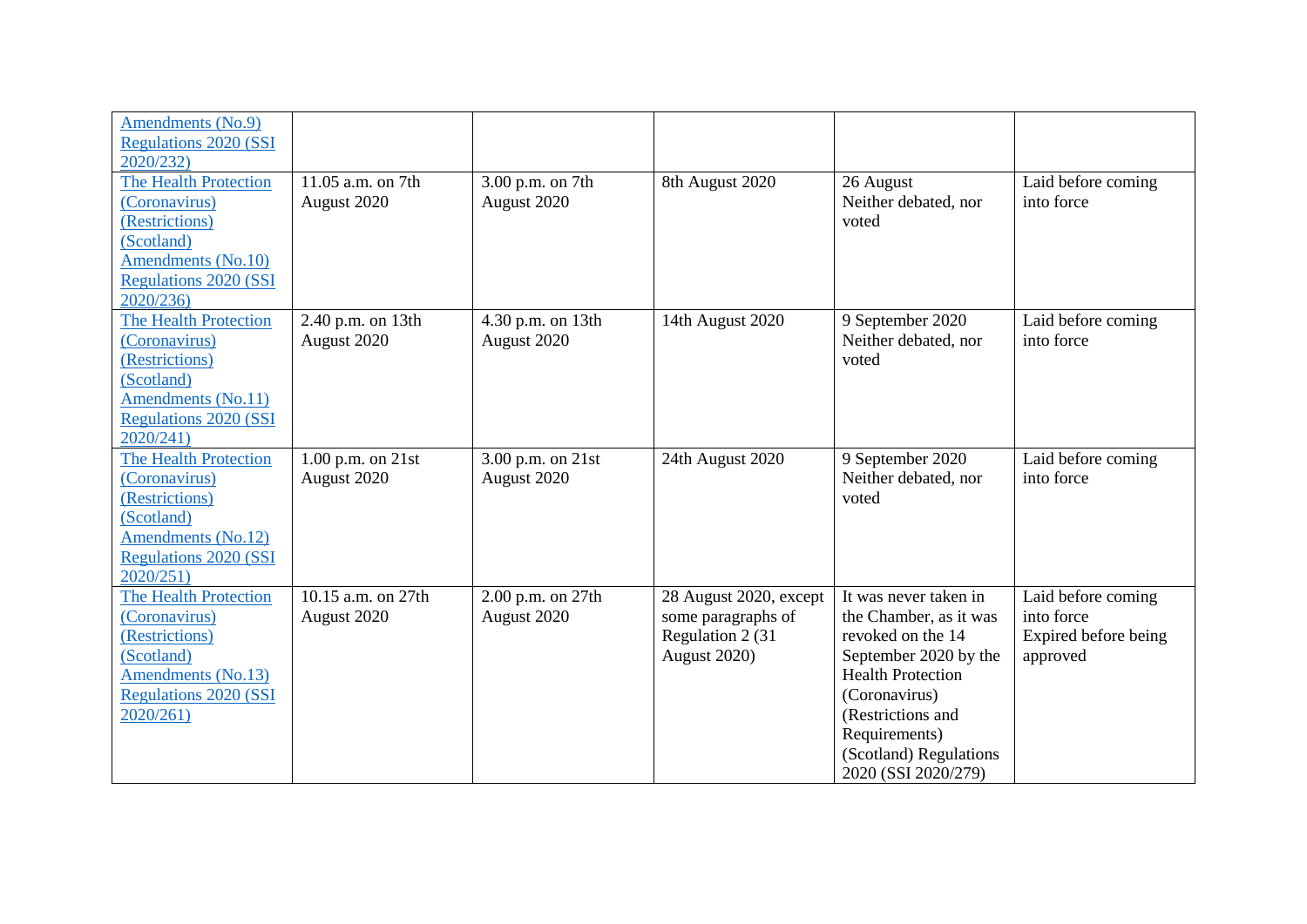| <b>The Health Protection</b><br>(Coronavirus,<br><b>Restrictions</b> )<br>(Directions by Local<br>Authorities) (Scotland)<br><b>Regulations 2020 (SSI</b><br>2020/262)                  | 1.14 p.m. on 27th<br>August 2020     | 4.00 p.m. on 27th<br>August 2020    | 28th August 2020                                                                                | Approved on a division<br>on 23 September 2020,<br>only 1 vote against.<br>The debate lasted for 7<br>minutes                                                                                                                                                                                                             | Laid before coming<br>into force<br>First SSI to be voted by<br>a vote at the Chamber                                            |
|-----------------------------------------------------------------------------------------------------------------------------------------------------------------------------------------|--------------------------------------|-------------------------------------|-------------------------------------------------------------------------------------------------|---------------------------------------------------------------------------------------------------------------------------------------------------------------------------------------------------------------------------------------------------------------------------------------------------------------------------|----------------------------------------------------------------------------------------------------------------------------------|
| <b>The Health Protection</b><br>(Coronavirus)<br>(Restrictions and<br><b>Requirements</b> )<br>(Scotland) Regulations<br>2020 (SSI 2020/279)                                            | 10.58 a.m. on 11th<br>September 2020 | 3.00 p.m. on 11th<br>September 2020 | 14th September 2020                                                                             | 8 October 2020<br>Neither debated, nor<br>voted                                                                                                                                                                                                                                                                           | Laid before coming<br>into force<br>Important set of<br>regulations, parent<br>lockdown regulations                              |
| The Health Protection<br>(Coronavirus)<br>(Restrictions and<br><b>Requirements</b> )<br>(Scotland) Amendment<br><b>Regulations 2020 (SSI</b><br>2020/300)                               | 24th September 2020                  | 25th September 2020                 | 25th September 2020                                                                             | 8 October 2020<br>Neither debated, nor<br>voted                                                                                                                                                                                                                                                                           | Laid on the same day<br>the SSI came into force                                                                                  |
| <b>The Health Protection</b><br>(Coronavirus)<br>(Restrictions and<br>Requirements)<br><b>Additional Temporary</b><br>Measures) (Scotland)<br><b>Regulations 2020 (SSI</b><br>2020/318) | 11.55 a.m. on 9th<br>October 2020    | 4.00 p.m. on 9th<br>October 2020    | 18.00 on 9 October<br>2020, except<br>regulations 7, 11, 12,<br>16, and 17 (10 October<br>2020) | Eventually, no motion<br>of approval was moved<br>before the Chamber, as<br>on 22 October 2020,<br>the Health Protection<br>(Coronavirus)<br>(Restrictions and<br>Requirements)<br>(Additional Temporary<br>Measures) (Scotland)<br>Amendment (No. 2)<br>Regulations 2020 (SSI<br>2020/329), which<br>extended the expiry | Laid on the same day<br>the SSI came into force<br>The expiry date of this<br>SSI was extended<br>before being put on a<br>vote. |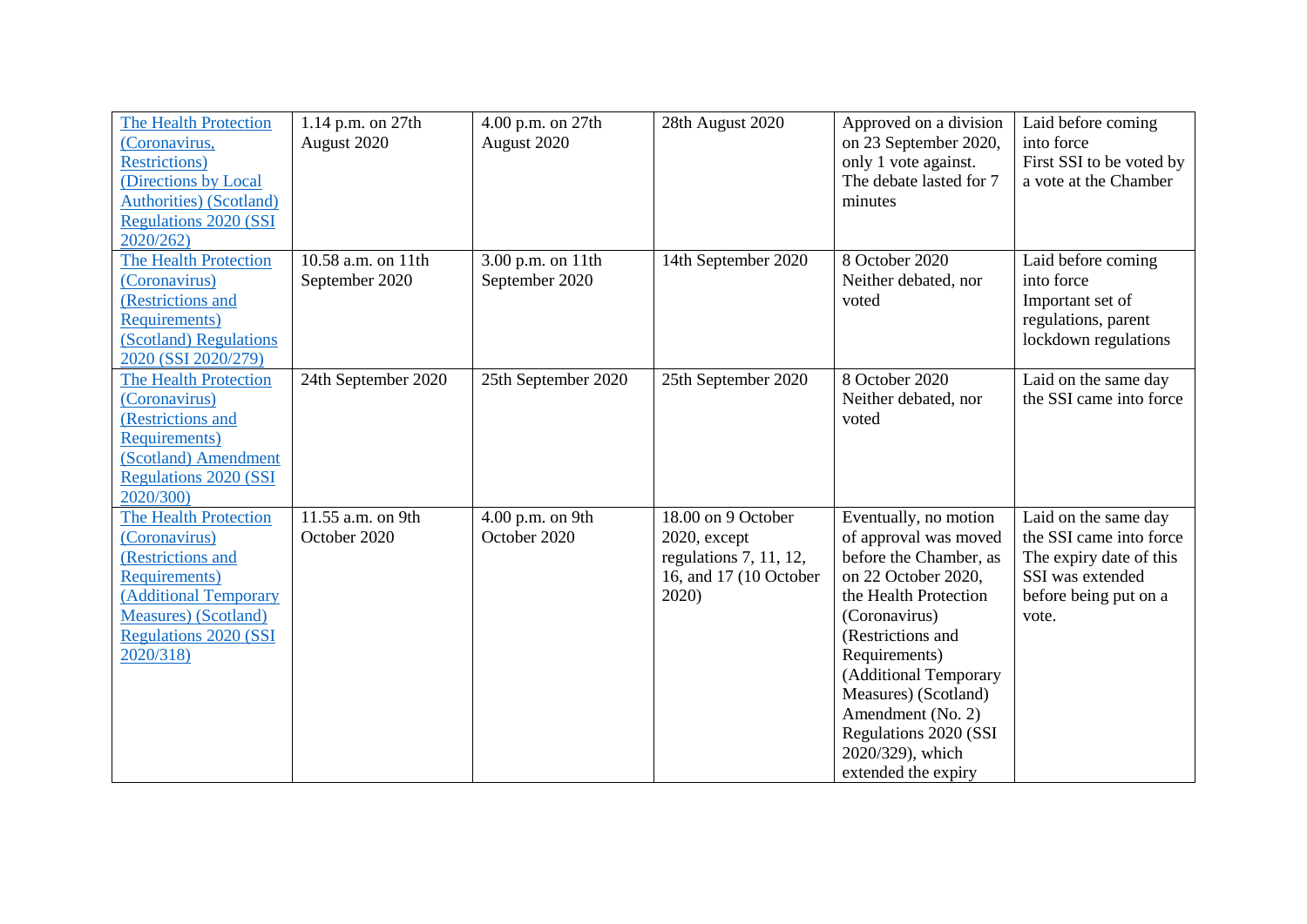|                              |                     |                   |                         | date until 2 November<br>2020. |                           |
|------------------------------|---------------------|-------------------|-------------------------|--------------------------------|---------------------------|
| <b>The Health Protection</b> | 1.50 p.m. on $15th$ | 4.00 p.m. on 15th | 16 October 2020,        | No motion of approval          | Laid before coming        |
| (Coronavirus)                | October 2020        | October 2020      | except regulations 2(3) | was moved before the           | into force                |
| (Restrictions and            |                     |                   | and $(4)$ (19 October   | Chamber                        |                           |
| Requirements)                |                     |                   | 2020                    |                                |                           |
| (Additional Temporary        |                     |                   |                         |                                |                           |
| <b>Measures</b> ) Amendment  |                     |                   |                         |                                |                           |
| (Scotland) Regulations       |                     |                   |                         |                                |                           |
| 2020 (SSI 2020/325)          |                     |                   |                         |                                |                           |
| <b>The Health Protection</b> | 10.58 a.m. on 22nd  | 3.00 p.m. on 22nd | 24th October 2020       | The purpose of this SSI        | Laid before coming        |
| (Coronavirus)                | October 2020        | October 2020      |                         | expired on 2 November          | into force                |
| (Restrictions and            |                     |                   |                         | 2020.                          |                           |
| Requirements)                |                     |                   |                         | A motion to approve            |                           |
| (Additional Temporary        |                     |                   |                         | this SSI was never             |                           |
| <b>Measures</b> ) Amendment  |                     |                   |                         | moved before the               |                           |
| $(No.2)$ (Scotland)          |                     |                   |                         | Chamber                        |                           |
| <b>Regulations 2020 (SSI</b> |                     |                   |                         |                                |                           |
| 2020/329)                    |                     |                   |                         |                                |                           |
| <b>The Health Protection</b> | 12.40 p.m. on 30th  | 2.45 p.m. on 30th | 6.00 a.m. on 2nd        | 25 November 2020               | Laid before coming        |
| (Coronavirus)                | October 2020        | October 2020      | November 2020           | Neither debated, nor           | into force                |
| (Restrictions and            |                     |                   |                         | voted                          | This is a very important  |
| <b>Requirements</b> ) (Local |                     |                   |                         |                                | set of regulations        |
| Levels) (Scotland)           |                     |                   |                         |                                | setting out a "five tier" |
| <b>Regulations 2020 (SSI</b> |                     |                   |                         |                                | system of restrictions    |
| 2020/344)                    |                     |                   |                         |                                |                           |
|                              |                     |                   |                         |                                |                           |
| <b>Health Protection</b>     | 12.40 p.m. on 30th  | 2.45 p.m. on 30th | 6.00 a.m. on 2nd        | 25 November 2020               | Laid before coming        |
| (Coronavirus)                | October 2020        | October 2020      | November 2020           | Neither debated, nor           | into force                |
| (Restrictions and            |                     |                   |                         | voted                          |                           |
| <b>Requirements</b> ) (Local |                     |                   |                         |                                |                           |
| Levels) (Scotland)           |                     |                   |                         |                                |                           |
| Amendment                    |                     |                   |                         |                                |                           |
| <b>Regulations 2020 (SSI</b> |                     |                   |                         |                                |                           |
| 2020/347)                    |                     |                   |                         |                                |                           |
|                              |                     |                   |                         |                                |                           |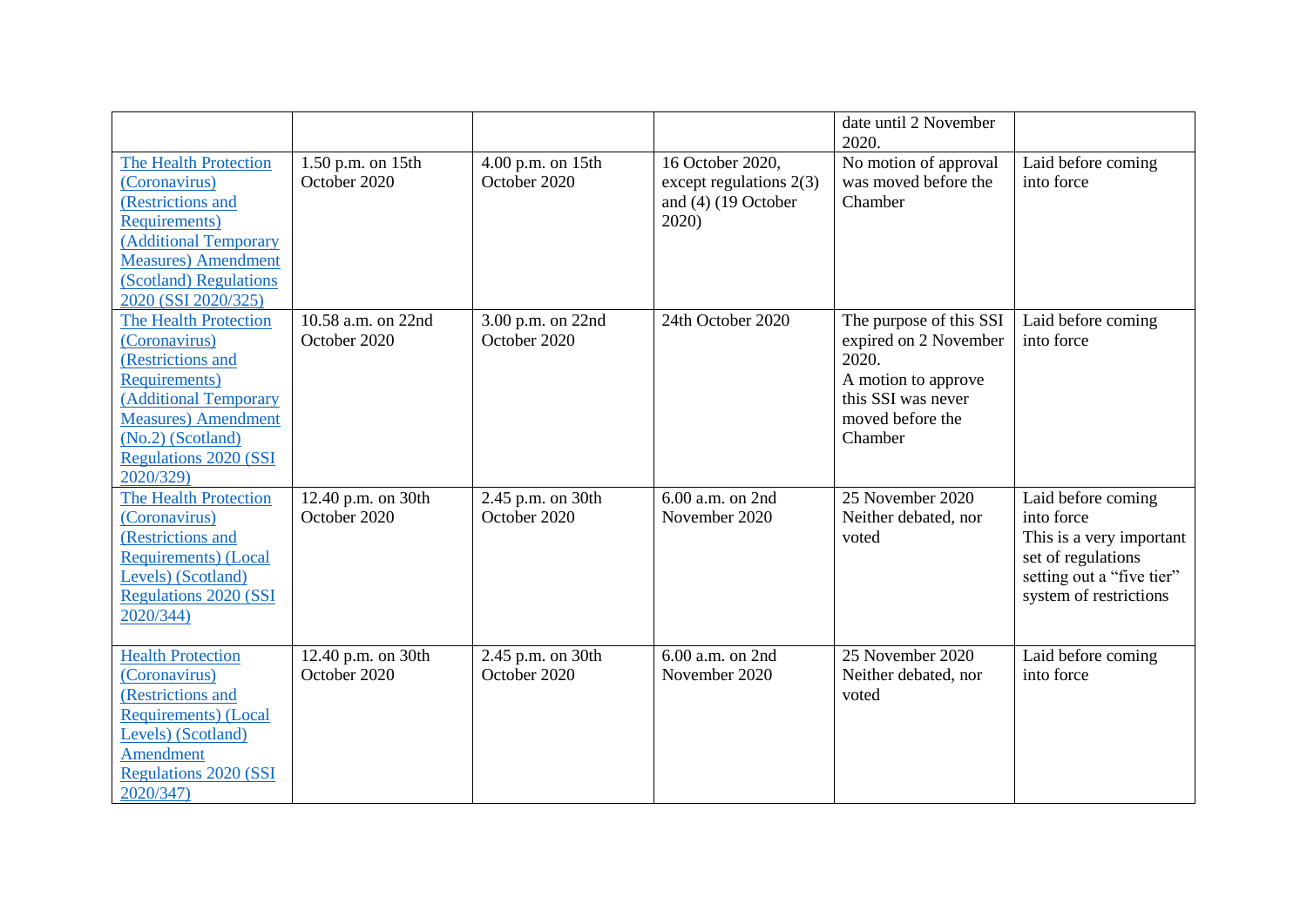| <b>The Health Protection</b><br>(Coronavirus)<br>(Restrictions                                                                                                                     | 12.57 p.m. on 12th<br>November 2020 | 3.00 p.m. on 12th<br>November 2020 | 6.00 a.m. on 13th<br>November 2020 | 2 December 2020<br>Neither debated, nor<br>voted                                                                    | Laid before coming<br>into force                                                                                                                                                                              |
|------------------------------------------------------------------------------------------------------------------------------------------------------------------------------------|-------------------------------------|------------------------------------|------------------------------------|---------------------------------------------------------------------------------------------------------------------|---------------------------------------------------------------------------------------------------------------------------------------------------------------------------------------------------------------|
| and Requirements)<br>(Local Levels)<br>(Scotland) Amendment<br>(No. 2) Regulations<br>2020 (SSI 2020/374)                                                                          |                                     |                                    |                                    |                                                                                                                     |                                                                                                                                                                                                               |
| <b>The Health Protection</b><br>(Coronavirus)<br><b>(Restrictions</b><br>and Requirements)<br>(Local Levels)<br>(Scotland) Amendment<br>(No. 3) Regulations<br>2020 (SSI 2020/389) | 11.20 a.m. on 20th<br>November 2020 | 2.00 p.m. on 20th<br>November 2020 | 6.00 p.m. on 20th<br>November 2020 | 8 December 2020.<br>Debated for 6 minutes,<br>the Chamber approved<br>this SSI on a division<br>on 8 December 2020. | Laid on the same day<br>that it came into force                                                                                                                                                               |
| <b>The Health Protection</b><br>(Coronavirus)<br>(Restrictions<br>and Requirements)<br>(Local Levels)<br>(Scotland) Amendment<br>(No. 4) Regulations<br>2020 (SSI 2020/392)        | 23rd November 2020                  | 6.00 a.m. on 24th<br>November 2020 | 9.00 a.m. on 24th<br>November 2020 | 9 December 2020<br>Neither debated, nor<br>voted                                                                    | Laid before Parliament<br>after coming into force                                                                                                                                                             |
| <b>The Health Protection</b><br>(Coronavirus)<br>(Restrictions<br>and Requirements)<br>(Local Levels)<br>(Scotland) Amendment<br>(No. 5) Regulations<br>2020 (SSI 2020/400)        | 12.15 p.m. on 26th<br>November 2020 | 3.45 p.m. on 26th<br>November 2020 | 27th November 2020                 | 23 December 2020<br>Neither voted, nor<br>debated                                                                   | Laid before Parliament<br>before it came into<br>force<br>Parliament approved<br>the SSI after 28 days<br>First SSI to be<br>preceded by a short<br>statement about its<br>content and<br>significance before |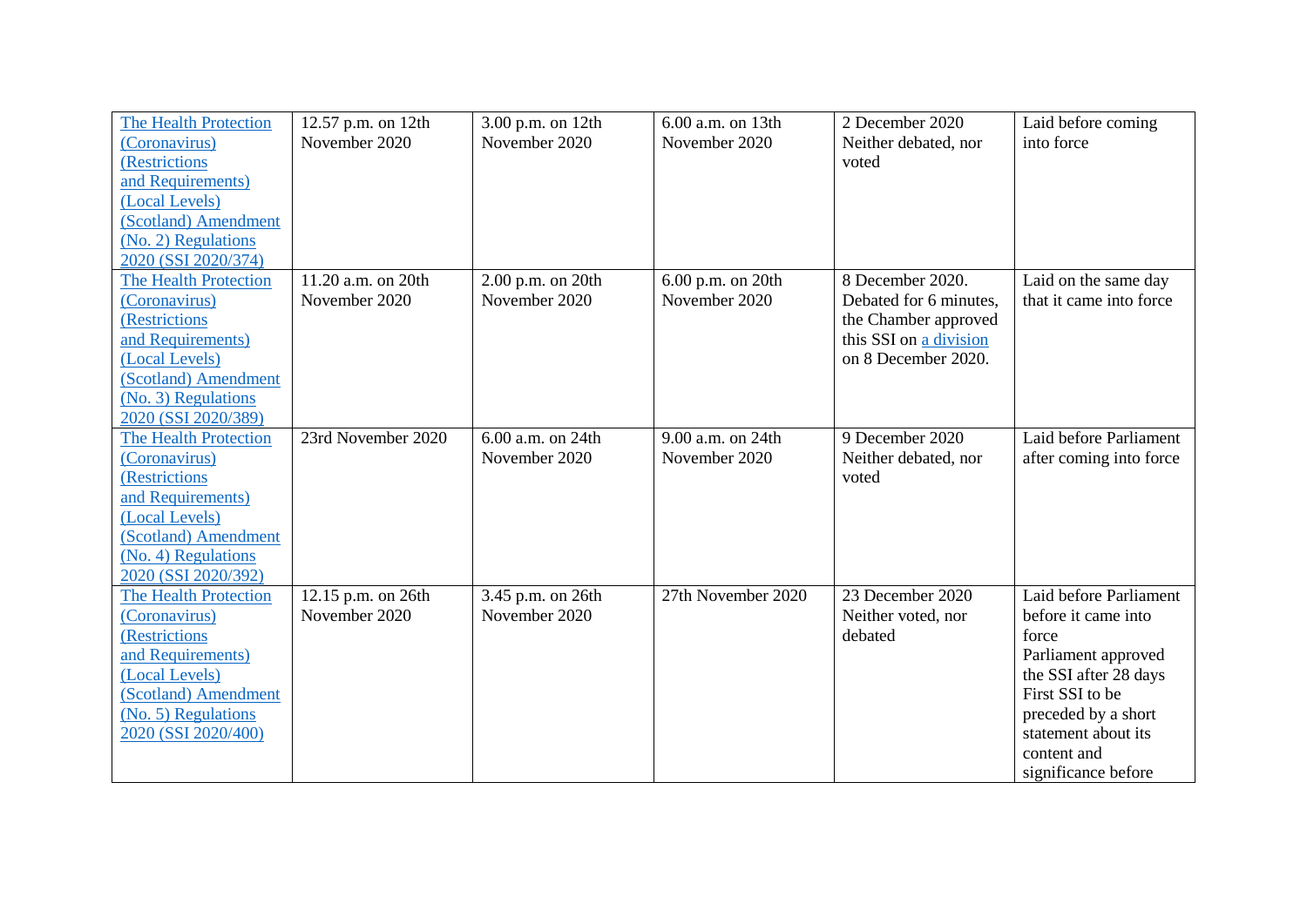|                              |                    |                    |                          |                    | motion of approval      |
|------------------------------|--------------------|--------------------|--------------------------|--------------------|-------------------------|
|                              |                    |                    |                          |                    | being put to a vote     |
| <b>The Health Protection</b> | 11.55 a.m. on 3rd  | 2.30 p.m. on 3rd   | 4th December 2020        | 23 December 2020   | Laid before Parliament  |
| (Coronavirus)                | December 2020      | December 2020      |                          | Neither voted, nor | before it came into     |
| (Restrictions                |                    |                    |                          | debated            | force                   |
| and Requirements)            |                    |                    |                          |                    |                         |
| (Local Levels)               |                    |                    |                          |                    |                         |
| (Scotland) Amendment         |                    |                    |                          |                    |                         |
| (No. 6) Regulations          |                    |                    |                          |                    |                         |
| 2020 (SSI 2020/415)          |                    |                    |                          |                    |                         |
| <b>The Health Protection</b> | 12.20 p.m. on 10th | 2.45 p.m. on 10th  | 18.00 hours on 11        | 23 December 2020   | Laid before Parliament  |
| (Coronavirus)                | December 2020      | December 2020      | December 2020, except    | Neither voted, nor | before it came into     |
| (Restrictions                |                    |                    | regulation 8 (06.00      | debated            | force                   |
| and Requirements)            |                    |                    | hours on 11 December     |                    |                         |
| (Local Levels)               |                    |                    | 2020)                    |                    |                         |
| (Scotland) Amendment         |                    |                    |                          |                    |                         |
| (No. 7) Regulations          |                    |                    |                          |                    |                         |
| 2020 (SSI 2020/427)          |                    |                    |                          |                    |                         |
| <b>The Health Protection</b> | 12.20 p.m. on 17th | 3.30 p.m. on 17th  | 6.00 p.m. on 18th        | 20 January 2021    | Laid before Parliament  |
| (Coronavirus)                | December 2020      | December 2020      | December 2020            | Neither voted, nor | before it came into     |
| <b>(Restrictions)</b>        |                    |                    |                          | debated            | force                   |
| and Requirements)            |                    |                    |                          |                    | Approved after 28 days  |
| (Miscellaneous               |                    |                    |                          |                    | of being made           |
| Amendments)                  |                    |                    |                          |                    |                         |
| (Scotland) Regulations       |                    |                    |                          |                    |                         |
| 2020 (SSI 2020/439)          |                    |                    |                          |                    |                         |
| <b>The Health Protection</b> | 20th December 2020 | 21st December 2020 | 21 December 2020,        | 23 December 2020   | Laid on the same day    |
| (Coronavirus)                |                    |                    | except Regulation 5 (26) | Neither voted, nor | the SSI came into force |
| (Restrictions                |                    |                    | December 2020)           | debated            | <b>Important SSI:</b>   |
| and Requirements)            |                    |                    |                          |                    | lockdown regulations    |
| (Local Levels)               |                    |                    |                          |                    | concerning Christmas    |
| (Scotland) Amendment         |                    |                    |                          |                    | period                  |
| (No. 8) Regulations          |                    |                    |                          |                    |                         |
| 2020 (SSI 2020/452)          |                    |                    |                          |                    |                         |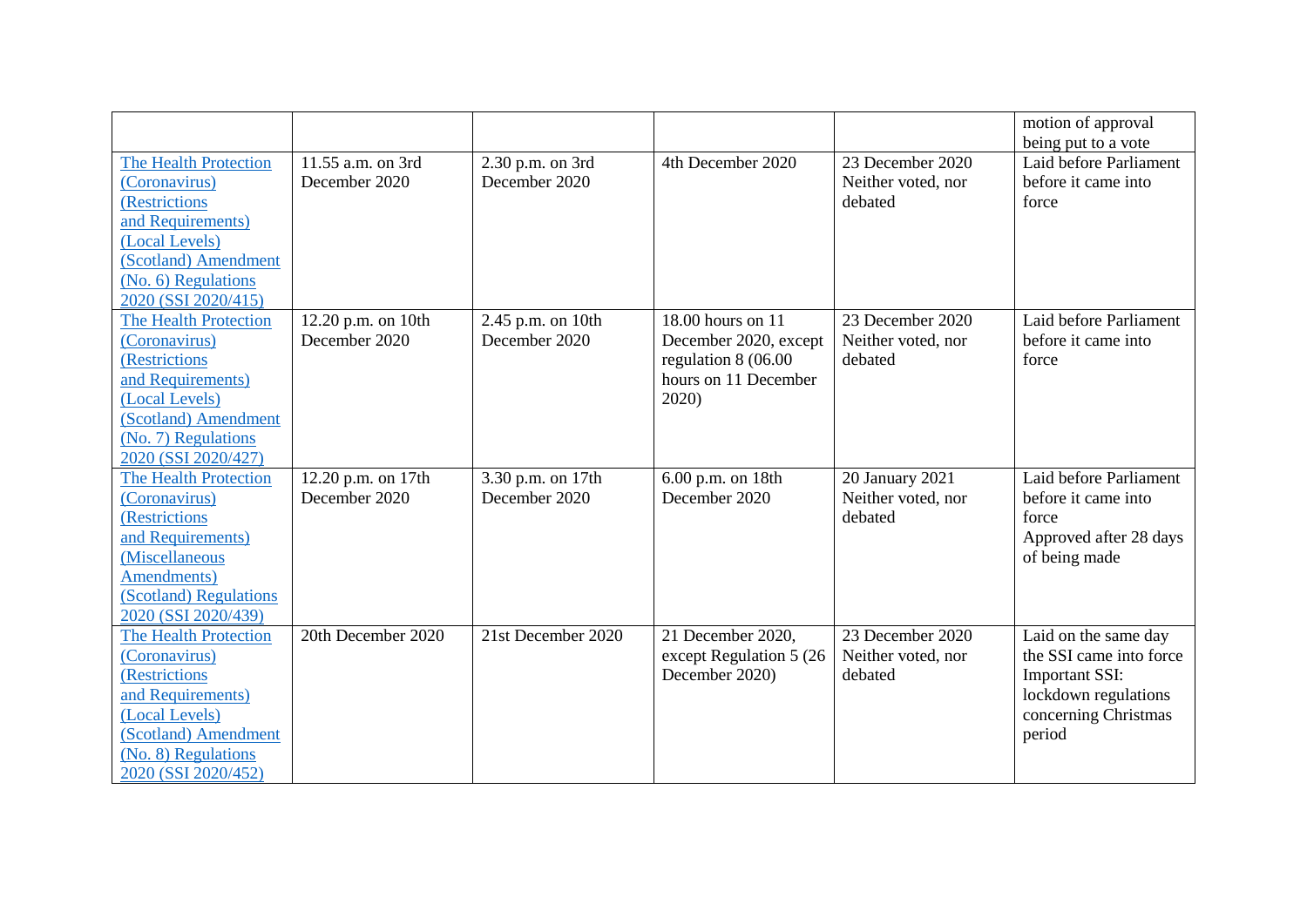| <b>The Health Protection</b><br>(Coronavirus)<br>(Restrictions and<br><b>Requirements</b> ) (Local<br>Levels) (Scotland)<br>Amendment (No. 9)<br><b>Regulations 2020 (SSI</b><br>2020/471) | 12.39 p.m. on 23rd<br>December 2020 | 3.00 p.m. on 23rd<br>December 2020 | 26th December 2020                                                  | 20 January 2021<br>Neither voted, nor<br>debated                                                                                      | Laid before coming<br>into force                                                                                                                              |
|--------------------------------------------------------------------------------------------------------------------------------------------------------------------------------------------|-------------------------------------|------------------------------------|---------------------------------------------------------------------|---------------------------------------------------------------------------------------------------------------------------------------|---------------------------------------------------------------------------------------------------------------------------------------------------------------|
| The Health Protection<br>(Coronavirus)<br>(Restrictions and<br><b>Requirements</b> ) (Local<br>Levels) (Scotland)<br>Amendment (No. 10)<br><b>Regulations 2021 (SSI</b><br>2021/1)         | 4th January 2021                    | 5th January 2021                   | 5th January 2021                                                    | 20 January 2021<br>Chamber approved this<br>SSI on a division on 20<br>January 2021. It was<br>debated for 7 minutes.                 | Laid on the same day it<br>came into force<br><b>Important SSI:</b><br>reinstated the stay at<br>home requirement and<br>tightened social<br>distancing rules |
| <b>The Health Protection</b><br>(Coronavirus)<br>(Restrictions and<br><b>Requirements</b> ) (Local<br>Levels) (Scotland)<br>Amendment (No. 11)<br><b>Regulations 2021 (SSI</b><br>2021/3   | 12.25 p.m. on 6th<br>January 2021   | 3.00 p.m. on 6th<br>January 2021   | 8th January 2021                                                    | 20 January 2021<br>Chamber approved this<br>SSI on a division,<br>debated along with the<br>previous SSI $(2021/1)$<br>for 7 minutes. | Laid before coming<br>into force                                                                                                                              |
| The Health Protection<br>(Coronavirus)<br>(Restrictions and<br><b>Requirements</b> ) (Local<br>Levels) (Scotland)<br>Amendment (No. 12)<br><b>Regulations 2021 (SSI</b><br>2021/17         | 12.50 p.m. on 14th<br>January 2021  | 3.00 p.m. on 14th<br>January 2021  | 16 January 2021,<br>Regulations 4, 5, 6 and<br>14 (22 January 2021) | 3 February 2021.<br>Chamber approved this<br>SSI on a division. The<br>debate lasted for 5<br>minutes.                                | Laid before coming<br>into force                                                                                                                              |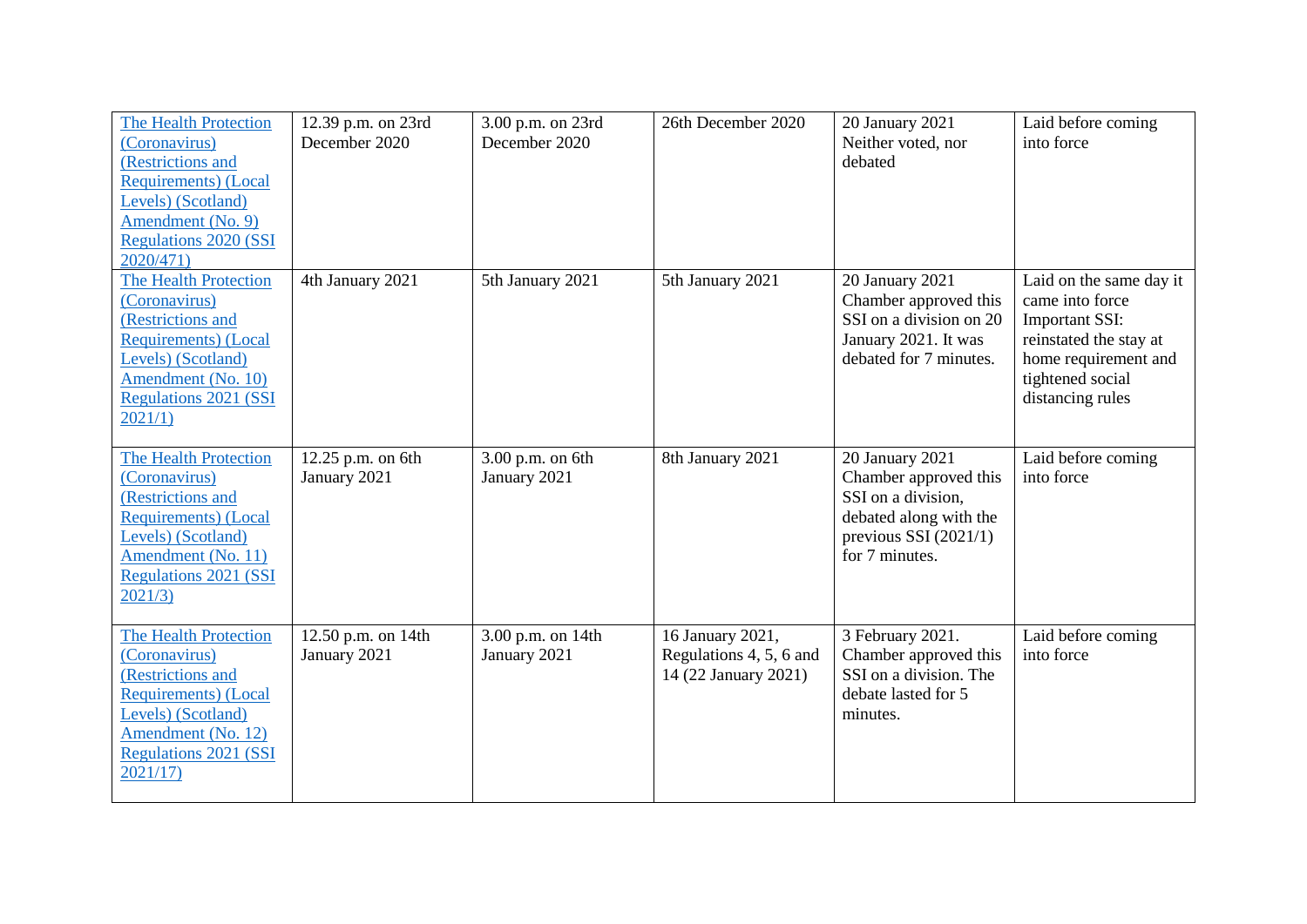| <b>The Health Protection</b><br>(Coronavirus)<br>(Restrictions and<br><b>Requirements</b> ) (Local<br>Levels) (Scotland)<br>Amendment (No. 13)<br><b>Regulations 2021 (SSI</b><br>2021/25 | 12.10 p.m. on 19th<br>January 2021 | 3.30 p.m. on 19th<br>January 2021 | 20th January 2021 | 3 February 2021<br>Neither debated, nor<br>voted  | Laid before coming<br>into force |
|-------------------------------------------------------------------------------------------------------------------------------------------------------------------------------------------|------------------------------------|-----------------------------------|-------------------|---------------------------------------------------|----------------------------------|
| The Health Protection<br>(Coronavirus)<br>(Restrictions and<br>Requirements) (Local<br>Levels) (Scotland)<br>Amendment (No. 14)<br><b>Regulations 2021 (SSI</b><br>2021/35                | 1.30 p.m. on 22nd<br>January 2021  | 3.30 p.m. on 22nd<br>January 2021 | 23rd January 2021 | 17 February 2021<br>Neither debated, nor<br>voted | Laid before coming<br>into force |
| <b>The Health Protection</b><br>(Coronavirus)<br>(Restrictions and<br>Requirements)<br>(Miscellaneous<br>Amendment)<br>(Scotland) Regulations<br>2021 (SSI 2021/49)                       | 1.30 p.m. on 22nd<br>January 2021  | 3.30 p.m. on 22nd<br>January 2021 | 23rd January 2021 | 17 February 2021<br>Neither debated, nor<br>voted | Laid before coming<br>into force |
| <b>The Personal Protective</b><br><b>Equipment (Temporary</b><br>Arrangements)<br>(Coronavirus)<br>(Scotland) Regulations<br>2021 (SSI 2021/50)                                           | 11.23 a.m. on 28th<br>January 2021 | 2.30 p.m. on 28th<br>January 2021 | 1st February 2021 | 24 February 2021<br>Neither debated, nor<br>voted | Laid before coming<br>into force |
| <b>The Health Protection</b><br>(Coronavirus)<br>(Restrictions and<br><b>Requirements</b> ) (Local<br>Levels) (Scotland)                                                                  | 1.49 p.m. on 29th<br>January 2021  | 3.00 p.m. on 29th<br>January 2021 | 30th January 2021 | 17 February 2021<br>Neither debated, nor<br>voted | Laid before coming<br>into force |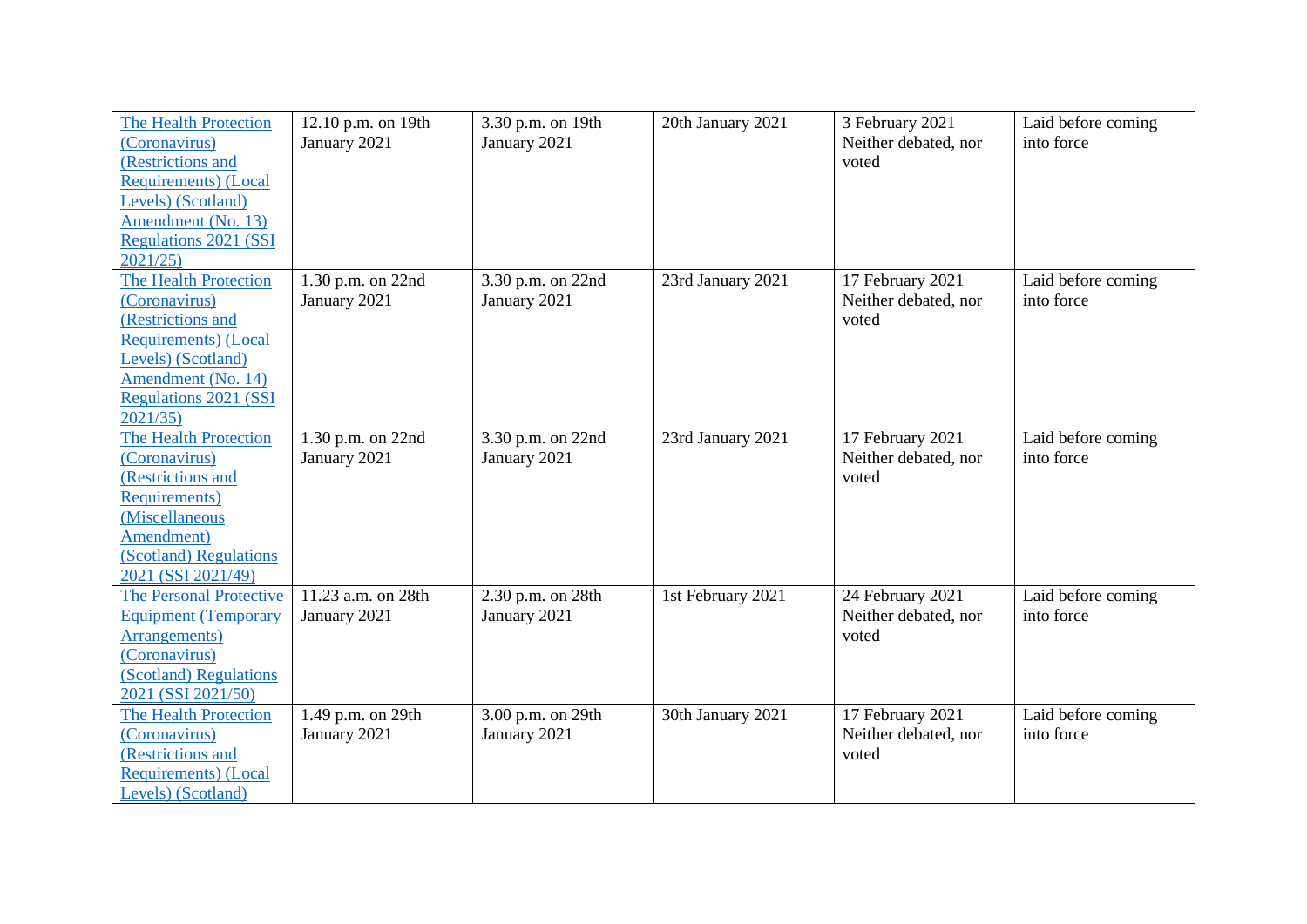| Amendment (No. 15)<br><b>Regulations 2021 (SSI</b> |                    |                        |                       |                     |                           |
|----------------------------------------------------|--------------------|------------------------|-----------------------|---------------------|---------------------------|
| 2021/54                                            |                    |                        |                       |                     |                           |
| <b>The Health Protection</b>                       | 18th February 2021 | 19th February 2021     | 9.00 a.m. on 19th     | 17 March 2021       | Laid before coming        |
| (Coronavirus)                                      |                    |                        | February 2021         |                     | into force                |
| (Restrictions and                                  |                    |                        |                       |                     |                           |
| Requirements) (Local                               |                    |                        |                       |                     |                           |
| Levels) (Scotland)                                 |                    |                        |                       |                     |                           |
| Amendment (No. 16)                                 |                    |                        |                       |                     |                           |
| <b>Regulations 2021 (SSI</b>                       |                    |                        |                       |                     |                           |
| 2021/86)                                           |                    |                        |                       |                     |                           |
| <b>The Health Protection</b>                       | 11.26 a.m. on 4th  | 2.45 p.m. on 4th March | 5th March 2021        | 23 March 2021       | Laid before coming        |
| (Coronavirus)                                      | March 2021         | 2021                   |                       | Neither voted, nor  | into force                |
| (Restrictions and                                  |                    |                        |                       | debated             | This SSI extends the      |
| <b>Requirements</b> )                              |                    |                        |                       |                     | duration of the           |
| (Miscellaneous                                     |                    |                        |                       |                     | lockdown tier-system      |
| Amendment)                                         |                    |                        |                       |                     | until 30 September        |
| (Scotland) (No. 2)                                 |                    |                        |                       |                     | 2021                      |
| <b>Regulations 2021 (SSI</b>                       |                    |                        |                       |                     |                           |
| 2021/117                                           |                    |                        |                       |                     |                           |
| <b>The Health Protection</b>                       | 11.47 a.m. on 11th | 3.45 p.m. on 11th      | 12 March 2021, except | 26 May 2021         | Laid before coming        |
| (Coronavirus)                                      | March 2021         | March 2021             | regulations 3 and     | Neither debated nor | into force                |
| (Restrictions and                                  |                    |                        | $5(6)(c)$ (15 March   | voted               | This SSI relaxed          |
| <b>Requirements</b> ) (Local                       |                    |                        | 2021)                 |                     | restrictions on social    |
| Levels) (Scotland)                                 |                    |                        |                       |                     | gathering, among          |
| Amendment (No. 17)                                 |                    |                        |                       |                     | others.                   |
| <b>Regulations 2021 (SSI</b>                       |                    |                        |                       |                     | Debated after 28 days     |
| 2021/136)                                          |                    |                        |                       |                     | (one month and a half     |
|                                                    |                    |                        |                       |                     |                           |
|                                                    |                    |                        |                       |                     | after being made) due     |
|                                                    |                    |                        |                       |                     | to parliamentary recess   |
|                                                    |                    |                        |                       |                     | Covid-19 Committee        |
|                                                    |                    |                        |                       |                     | did not convene during    |
|                                                    |                    |                        |                       |                     | recess. The COVID-        |
|                                                    |                    |                        |                       |                     | <b>Recovery Committee</b> |
|                                                    |                    |                        |                       |                     | only started working in   |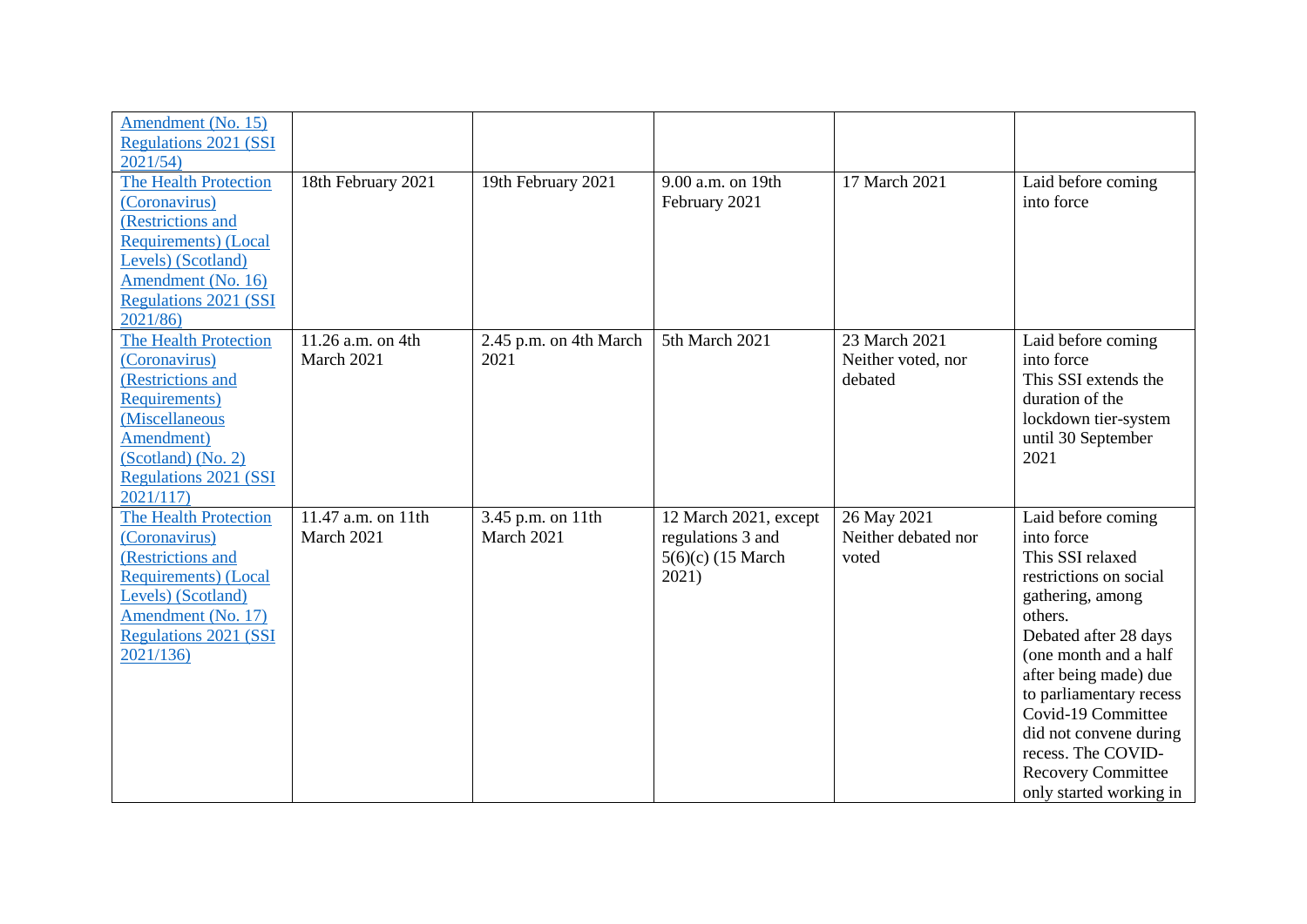|                              |                    |                     |                          |                     | practice by early<br>September |
|------------------------------|--------------------|---------------------|--------------------------|---------------------|--------------------------------|
| <b>The Health Protection</b> | 11.37 a.m. on 24th | 2.00 p.m. on $24th$ | 26 March 2021, except    | 2 June 2021         | Laid before coming             |
| (Coronavirus)                | March 2021         | March 2021          | regulation 8, which      | Neither debated nor | into force                     |
| (Restrictions and            |                    |                     | comes into force at      | voted               | Debated after 28 days          |
| <b>Requirements</b> ) (Local |                    |                     | 6pm on 24 March 2021     |                     | (more than two months)         |
| Levels) (Scotland)           |                    |                     |                          |                     | after being made) due          |
| Amendment (No. 18)           |                    |                     |                          |                     | to parliamentary recess        |
| <b>Regulations 2021 (SSI</b> |                    |                     |                          |                     |                                |
| 2021/166                     |                    |                     |                          |                     |                                |
| <b>The Health Protection</b> | 24th March 2021    | 25th March 2021     | 13th May 2021            | 2 June 2021         | Laid before Parliament         |
| (Coronavirus)                |                    |                     |                          | Neither debated nor | one month and three            |
| (Restrictions and            |                    |                     |                          | voted               | weeks after being made         |
| <b>Requirements</b> ) (Local |                    |                     |                          |                     | Approved by the                |
| Levels) (Scotland)           |                    |                     |                          |                     | Chamber more than              |
| Amendment (No. 18)           |                    |                     |                          |                     | two months after being         |
| Amendment                    |                    |                     |                          |                     | made (parliamentary            |
| <b>Regulations 2021 (SSI</b> |                    |                     |                          |                     | recess)                        |
| 2021/168                     |                    |                     |                          |                     |                                |
| <b>The Health Protection</b> | 1 April 2021       | 13 May 2021         | 2 April 2021, except     | 9 June 2021         | Laid before Parliament         |
| (Coronavirus)                |                    |                     | regulation $9(2)(a)$ and | Neither debated nor | a month and 11 days            |
| (Restrictions and            |                    |                     | (c) (5 April 2021)       | voted               | after being made               |
| <b>Requirements</b> ) (Local |                    |                     |                          |                     | (parliamentary recess)         |
| Levels) (Scotland)           |                    |                     |                          |                     | Approved two months            |
| Amendment (No. 19)           |                    |                     |                          |                     | and one week after             |
| <b>Regulations</b>           |                    |                     |                          |                     | being made                     |
| 2021 (SSI 2021/180)          |                    |                     |                          |                     |                                |
| <b>The Health Protection</b> | 15 April 2021      | 13 May 2021         | 16 April 2021            | 9 June 2021         | Laid before Parliament         |
| (Coronavirus)                |                    |                     |                          | Neither debated nor | a month and 11 days            |
| (Restrictions and            |                    |                     |                          | voted               | after being made               |
| <b>Requirements</b> ) (Local |                    |                     |                          |                     | (parliamentary recess)         |
| Levels) (Scotland)           |                    |                     |                          |                     | Approved one month             |
| Amendment (No. 20)           |                    |                     |                          |                     | and three weeks after          |
| <b>Regulations</b>           |                    |                     |                          |                     | being made                     |
| 2021 (SSI 2021/186)          |                    |                     |                          |                     |                                |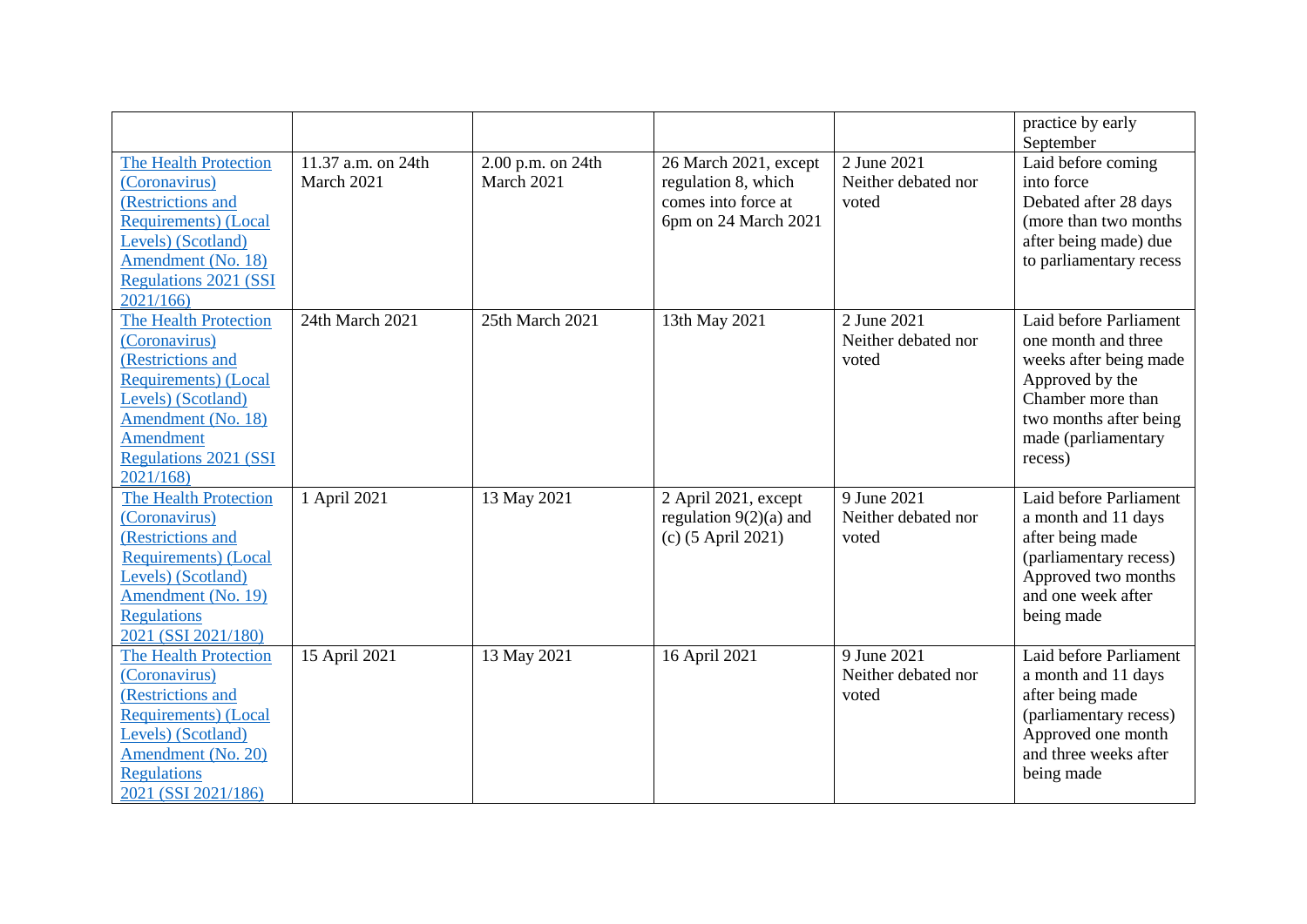| The Health Protection<br>(Coronavirus)<br>(Restrictions and<br><b>Requirements</b> ) (Local<br>Levels) (Scotland)<br>Amendment (No. 21)<br><b>Regulations 2021 (SSI</b><br>2021/193         | 22 April 2021             | 13 May 2021                | 26 April 2021                                        | 9 June 2021<br>Neither debated nor<br>voted   | Laid before Parliament<br>three weeks after being<br>made (parliamentary<br>recess)<br>Approved one month<br>and two weeks after<br>being made |
|---------------------------------------------------------------------------------------------------------------------------------------------------------------------------------------------|---------------------------|----------------------------|------------------------------------------------------|-----------------------------------------------|------------------------------------------------------------------------------------------------------------------------------------------------|
| The Health Protection<br>(Coronavirus)<br>(Restrictions and<br><b>Requirements</b> ) (Local<br>Levels) (Scotland)<br>Amendment (No. 22)<br><b>Regulations</b><br>2021 (SSI 2021/202)        | 04 May 2021               | 13 May 2021                | 5 May 2021                                           | 9 June 2021<br>Neither debated nor<br>voted   | Laid one week after<br>being made<br>Approved more than a<br>month after being made                                                            |
| The Health Protection<br>(Coronavirus)<br>(Restrictions and<br><b>Requirements</b> ) (Local<br>Levels) (Scotland)<br>Amendment (No. 23)<br><b>Regulations 2021 (SSI</b><br>2021/209)        | 14 May 2021               | 11.30 am on 17 May<br>2021 | 17 May 2021                                          | 9 June 2021<br>Neither debated nor<br>voted   | Laid three days after<br>being made, on the<br>same that of coming<br>into force                                                               |
| <b>The Health Protection</b><br>(Coronavirus)<br>(Restrictions and<br><b>Requirements</b> ) (Local<br>Levels) (Scotland)<br>Amendment (No. 24)<br><b>Regulations</b><br>2021 (SSI 2021/211) | 21 May 2021 (1.20 pm)     | 21 May 2021 (2.45 pm)      | 22 May 2021, except<br>regulation 4 (24 May<br>2021) | 16 June 2021<br>Neither debated, nor<br>voted | Laid before Parliament<br>on the same day of<br>being made                                                                                     |
| <b>The Health Protection</b><br>(Coronavirus)<br>(Restrictions and                                                                                                                          | 27 May 2021 (11.47<br>am) | 27 May 2021 (2.30 pm)      | 31 May 2021                                          | 23 June 2021<br>Neither debated nor<br>voted  | Laid before Parliament<br>on the same day of<br>being made                                                                                     |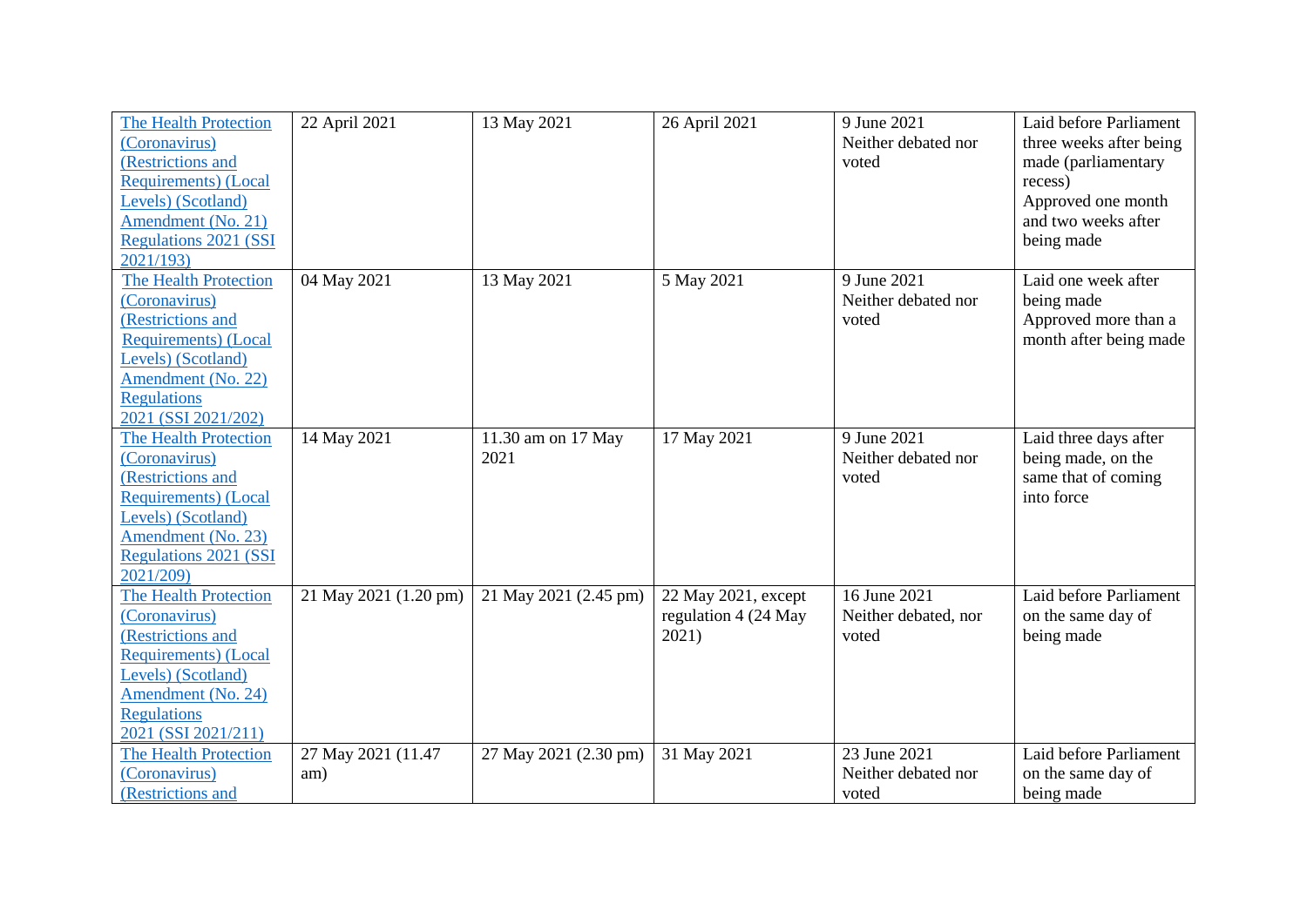| <b>Requirements</b> ) (Local |                        |                        |                               |                      |                        |
|------------------------------|------------------------|------------------------|-------------------------------|----------------------|------------------------|
| Levels) (Scotland)           |                        |                        |                               |                      |                        |
| Amendment (No. 25)           |                        |                        |                               |                      |                        |
| <b>Regulations 2021 (SSI</b> |                        |                        |                               |                      |                        |
| 2021/224)                    |                        |                        |                               |                      |                        |
| The Health Protection        | 3 June 2021 (1.25 pm)  | 3 June 2021 (3.30 pm)  | 5 June 2021                   | 23 June 2021         | Laid before Parliament |
| (Coronavirus)                |                        |                        |                               | Neither debated nor  | on the same day of     |
| (Restrictions and            |                        |                        |                               | voted                | being made             |
| <b>Requirements</b> ) (Local |                        |                        |                               |                      | This is an important   |
| Levels) (Scotland)           |                        |                        |                               |                      | SSI which adjust the   |
| Amendment (No. 26)           |                        |                        |                               |                      | allocation of levels   |
| <b>Regulations</b>           |                        |                        |                               |                      | across Scotland        |
| 2021 (SSI 2021/227)          |                        |                        |                               |                      |                        |
| <b>The Health Protection</b> | 10 June 2021           | 11 June 2021 (9.30 am) | 11 June 2021                  | 8 September 2021     | Laid on the same that  |
| (Coronavirus)                |                        |                        |                               | Neither debated, nor | of being made          |
| (Restrictions and            |                        |                        |                               | voted                | Approved three months  |
| <b>Requirements</b> ) (Local |                        |                        |                               |                      | after being made       |
| Levels) (Scotland)           |                        |                        |                               |                      | (summer recess)        |
| Amendment (No. 27)           |                        |                        |                               |                      |                        |
| <b>Regulations</b>           |                        |                        |                               |                      |                        |
| 2021 (SSI 2021/238)          |                        |                        |                               |                      |                        |
| <b>The Health Protection</b> | 17 June 2021 (11.39)   | 17 June 2021 (2.30 pm) | 21 June 2021                  | 8 September 2021     | Laid before Parliament |
| (Coronavirus)                | am)                    |                        |                               | Neither debated, nor | on the same day of     |
| (Restrictions and            |                        |                        |                               | voted                | being made             |
| <b>Requirements</b> ) (Local |                        |                        |                               |                      | Approved two months    |
| Levels) (Scotland)           |                        |                        |                               |                      | and three weeks after  |
| Amendment (No. 28)           |                        |                        |                               |                      | being made (summer     |
| <b>Regulations</b>           |                        |                        |                               |                      | recess)                |
| 2021 (SSI 2021/242)          |                        |                        |                               |                      |                        |
| <b>The Health Protection</b> | 1.57 p.m. on 24th June | 3.30 p.m. on 24th June | 28 June 2021, except          | 8 September 2021     | Laid before Parliament |
| (Coronavirus)                | 2021                   | 2021                   | Regulation $4(2)$ and $(3)$   | Neither voted, nor   | on the same day of     |
| (Restrictions and            |                        |                        | and regulation $5(2)$ , (3)   | debated              | being made             |
| <b>Requirements</b> ) (Local |                        |                        | and $(4)(b)$ and $(c)$ $(26)$ |                      | Approved two months    |
| Levels) (Scotland)           |                        |                        | June 2021)                    |                      | and two weeks after    |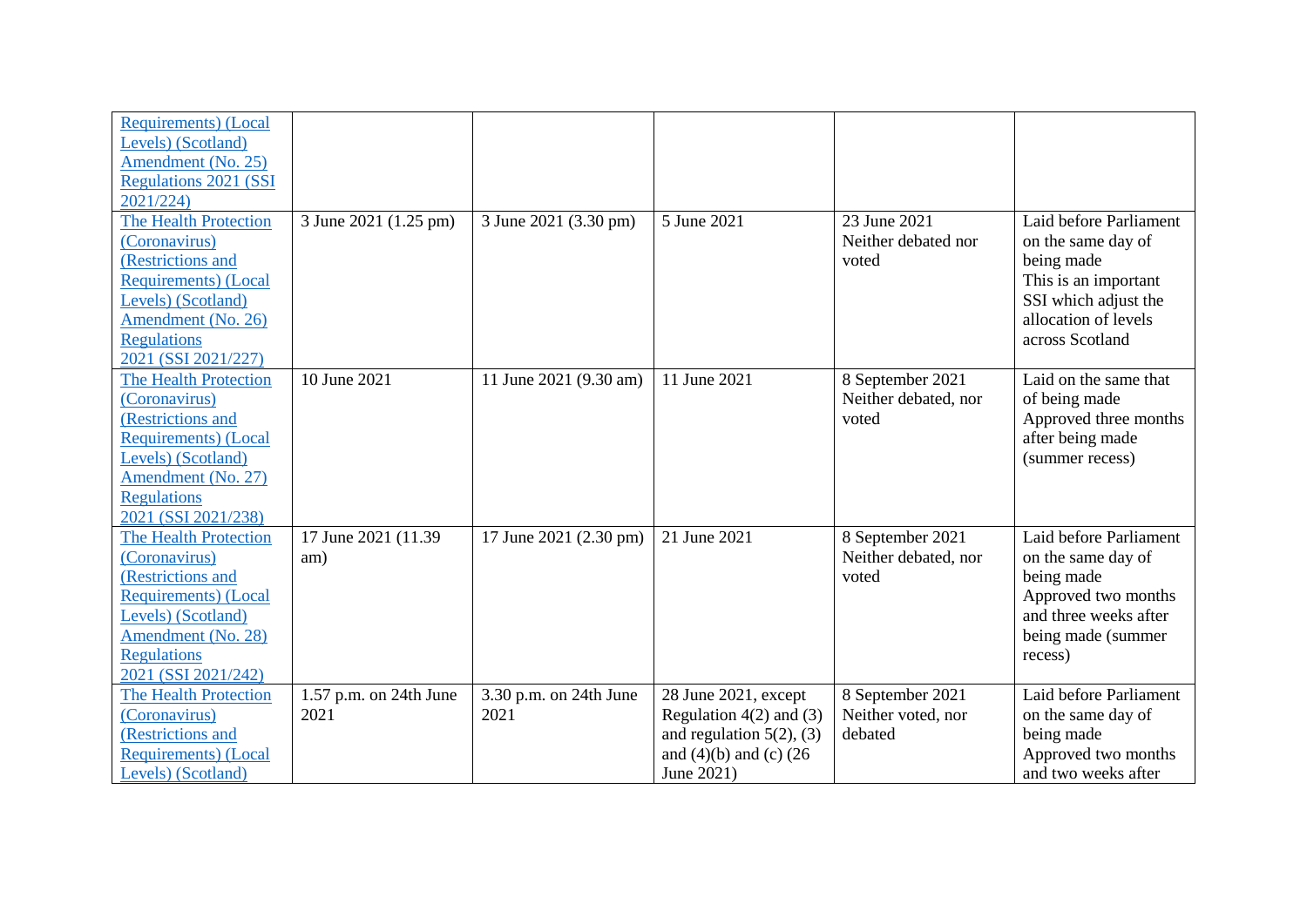| Amendment (No. 29)<br><b>Regulations</b><br>2021 (SSI 2021/252)                                                                                                                             |                                   |                                 |                 |                                                   | being made (summer<br>recess)                                                                                                            |
|---------------------------------------------------------------------------------------------------------------------------------------------------------------------------------------------|-----------------------------------|---------------------------------|-----------------|---------------------------------------------------|------------------------------------------------------------------------------------------------------------------------------------------|
| <b>The Health Protection</b><br>(Coronavirus)<br>(Restrictions and<br><b>Requirements</b> ) (Local<br>Levels) (Scotland)<br>Amendment (No. 30)<br><b>Regulations</b><br>2021 (SSI 2021/255) | 1.59 p.m. on 29th June<br>2021    | 3.45 p.m. on 29th June<br>2021  | 30th June 2021  | 8 September 2021<br>Neither debated nor<br>voted  | Laid before Parliament<br>on the same day of<br>being made<br>Approved two months<br>and one week after<br>being made (summer<br>recess) |
| <b>The Health Protection</b><br>(Coronavirus)<br>(Restrictions and<br><b>Requirements</b> ) (Local<br>Levels) (Scotland)<br>Amendment (No. 31)<br><b>Regulations</b><br>2021 (SSI 2021/262) | 11.30 a.m. on 7th July<br>2021    | 2.30 p.m. on 7th July<br>2021   | 8th July 2021   | 8 September 2021                                  | Laid before Parliament<br>on the same day of<br>being made<br>Approved two months<br>after being made                                    |
| <b>The Health Protection</b><br>(Coronavirus)<br>(Restrictions and<br><b>Requirements</b> ) (Local<br>Levels) (Scotland)<br>Amendment (No. 32)<br><b>Regulations</b><br>2021 (SSI 2021/263) | $12.15$ p.m. on 15th July<br>2021 | 3.00 p.m. on 15th July<br>2021  | 19th July 2021  | 8 September 2021<br>Neither debated nor<br>voted  | Laid before Parliament<br>on the same day of<br>being made<br>Approved one month<br>and three weeks after<br>being made                  |
| <b>The Health Protection</b><br>(Coronavirus)<br>(Requirements)<br>(Scotland) Regulations<br>2021 (SSI 2021/277)                                                                            | 1.50 p.m. on 5th<br>August 2021   | 4.00 p.m. on 5th<br>August 2021 | 9th August 2021 | 8 September 2021<br>Neither debated, nor<br>voted | Laid before Parliament<br>on the same day of<br>being made<br>Approved one month<br>and three days after<br>being made                   |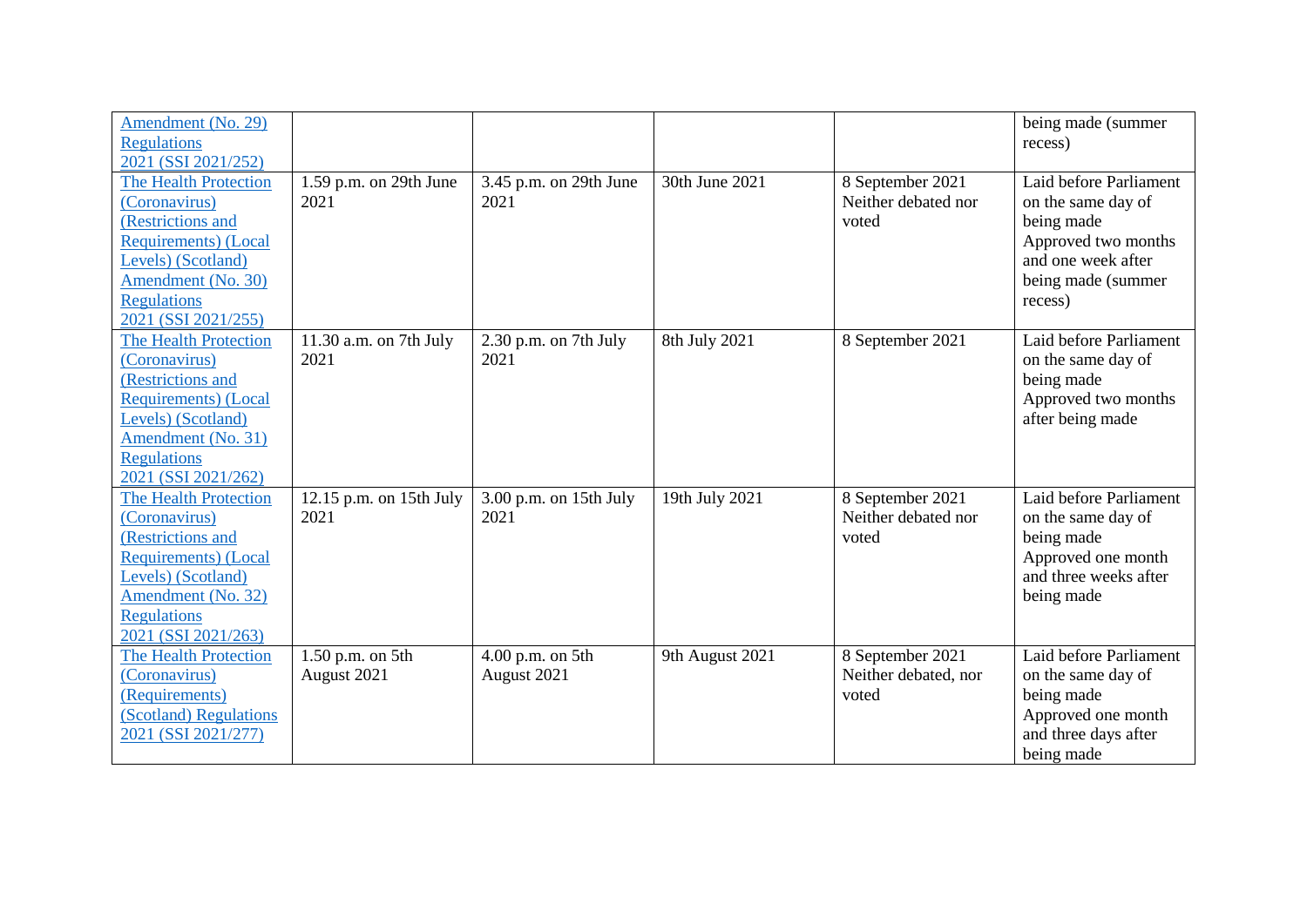| <b>The Health Protection</b><br>(Coronavirus)<br>(Requirements)<br>(Scotland) Amendment<br><b>Regulations 2021 (SSI</b><br>2021/299)                                                        | 11.32 a.m. on 2nd<br>September 2021  | 2.00 p.m. on 2nd<br>September 2021  | 3rd September 2021                 | 22 September 2021<br>Neither debated nor<br>votes                                                                                 | Laid before Parliament<br>on the same day of<br>being made                                                                                                                                                                                                         |
|---------------------------------------------------------------------------------------------------------------------------------------------------------------------------------------------|--------------------------------------|-------------------------------------|------------------------------------|-----------------------------------------------------------------------------------------------------------------------------------|--------------------------------------------------------------------------------------------------------------------------------------------------------------------------------------------------------------------------------------------------------------------|
| <b>The Health Protection</b><br>(Coronavirus,<br><b>Restrictions</b> )<br>(Directions by Local<br><b>Authorities</b> ) (Scotland)<br>Amendment<br><b>Regulations 2021</b><br>(SSI 2021/329) | 21st September 2021                  | 22nd September 2021                 | 29th September 2021                | 4 November 2021<br>Neither debated, nor<br>voted                                                                                  | Approved one month<br>and two weeks after<br>being made                                                                                                                                                                                                            |
| <b>The Health Protection</b><br>(Coronavirus)<br>(Requirements)<br>(Scotland) Amendment<br>(No. 2) Regulations<br>2021 (SSI/349)                                                            | 11.39 a.m. on 30th<br>September 2021 | 3.30 p.m. on 30th<br>September 2021 | $5.00$ a.m. on 1st<br>October 2021 | 9 November 2021<br>10 minutes debate, and<br>voted on a division, for<br>60, against 49<br>(Conservatives, Labour<br>and Libdems) | Laid before Parliament<br>on the same day of<br>being made<br>Approved by<br>Parliament one month<br>and 10 days after being<br>made.<br>These were<br>controversial<br>regulations concerning<br>the introduction of a<br>Covid vaccination<br>certificate scheme |
| The Health Protection<br>(Coronavirus)<br>(Requirements)<br>(Scotland) Amendment<br>(No.<br>3) Regulations 2021<br>(SSI 2021/384)                                                           | 11.42 a.m. on 29th<br>October 2021   | 3.00 p.m. on 29th<br>October 2021   | 30th October 2021                  | 24 November 2021<br>Neither debated, nor<br>voted                                                                                 | Laid before Parliament<br>on the same day of<br>being made                                                                                                                                                                                                         |